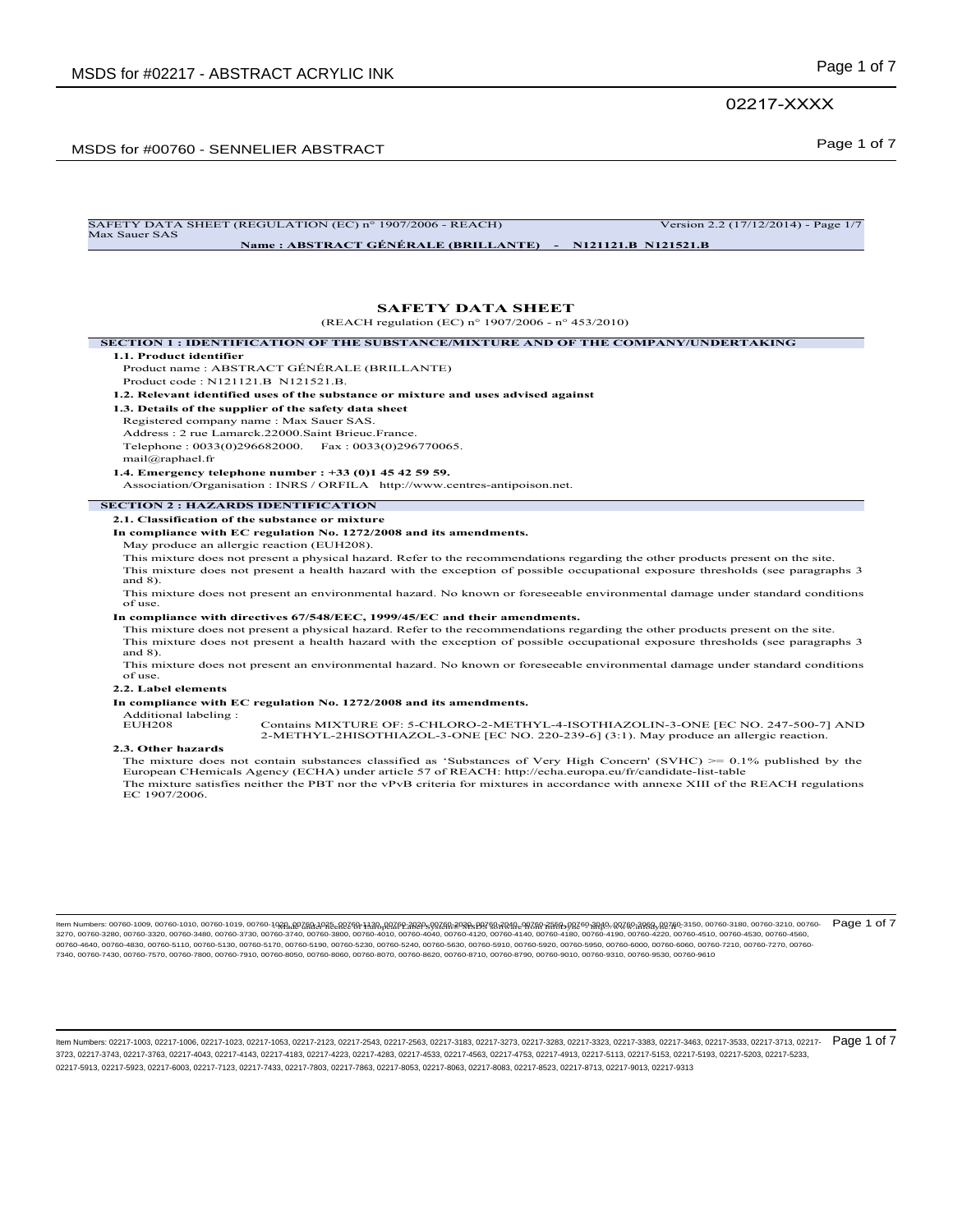## Page 2 of 7 MSDS for #00760 - SENNELIER ABSTRACT

#### SAFETY DATA SHEET (REGULATION (EC) n° 1907/2006 - REACH) Version 2.2 (17/12/2014) - Page 2/7 Max Sauer SAS **Name : ABSTRACT GÉNÉRALE (BRILLANTE) - N121121.B N121521.B**

#### **SECTION 3 : COMPOSITION/INFORMATION ON INGREDIENTS 3.2. Mixtures**

**Composition :**

| (EC) 1272/2008                                            | 67/548/EEC   | Note     | $\frac{10}{6}$            |
|-----------------------------------------------------------|--------------|----------|---------------------------|
| GHS07                                                     | Xi           | [1]      | $\leq$ x % $\leq$ 2.5     |
| Wng                                                       | Xi:R36/38    |          |                           |
| Eye Irrit. 2, H319                                        | R52/53       |          |                           |
| Skin Irrit. 2, H315                                       |              |          |                           |
| Aquatic Chronic 3. H412                                   |              |          |                           |
| GHS06, GHS05, GHS09                                       | T.N          |          | $0 \le x \frac{9}{6} < 1$ |
| Dgr                                                       | T; R23/24/25 |          |                           |
| Acute Tox. 3, H331                                        | $C:$ R34     |          |                           |
| Acute Tox. 3, H311                                        | Xi:RA3       |          |                           |
| 5-CHLORO-2-METHYL-4-ISOTHIAZOLIN-3-<br>Acute Tox. 3. H301 |              |          |                           |
| Skin Corr. 1B, H314                                       |              |          |                           |
| Skin Sens. 1, H317                                        |              |          |                           |
| Aquatic Acute 1, H400                                     |              |          |                           |
| $M$ Acute = 1                                             |              |          |                           |
| Aquatic Chronic 1, H410                                   |              |          |                           |
| $M$ Chronic = 1                                           |              |          |                           |
|                                                           |              | N:R50/53 |                           |

### **Information on ingredients :**

[1] Substance for which maximum workplace exposure limits are available.

#### **SECTION 4 : FIRST AID MEASURES**

As a general rule, in case of doubt or if symptoms persist, always call a doctor. NEVER induce swallowing by an unconscious person.

- **4.1. Description of first aid measures**
- **In the event of exposure by inhalation :**
- In the event of an allergic reaction, seek medical attention.
- **In the event of splashes or contact with skin :**
- In the event of an allergic reaction, seek medical attention.
- **In the event of swallowing :**
- Seek medical attention, showing the label.
- **4.2. Most important symptoms and effects, both acute and delayed**
- No data available.
- **4.3. Indication of any immediate medical attention and special treatment needed**
- No data available.

### **SECTION 5 : FIREFIGHTING MEASURES**

#### Non-flammable.

### **5.1. Extinguishing media**

### **5.2. Special hazards arising from the substance or mixture**

- A fire will often produce a thick black smoke. Exposure to decomposition products may be hazardous to health.
- Do not breathe in smoke.
- In the event of a fire, the following may be formed :
- carbon monoxide (CO)
- carbon dioxide (CO2)

ltem Numbers: 00760-1009, 00760-1010, 00760-1019, 00760-10<del>281,00768120260, 12380,007fP2.2020</del>-s937681<del>,20885937881,20881,20881,20881,20889,20760,318880,00760,38880,00760-3180</del>, 00760-3180, 00760-3210, 00760-3210, 00760-32 3270, 00760-3280, 00760-3320, 00760-3480, 00760-3730, 00760-3740, 00760-3800, 00760-4010, 00760-4040, 00760-4120, 00760-4140, 00760-4180, 00760-4190, 00760-4220, 00760-4510, 00760-4530, 00760-4560, 00760-4640, 00760-4830, 00760-5110, 00760-5130, 00760-5170, 00760-5190, 00760-5230, 00760-5240, 00760-5630, 00760-5910, 00760-5920, 00760-5950, 00760-6000, 00760-6060, 00760-7210, 00760-7270, 00760- 7340, 00760-7430, 00760-7570, 00760-7800, 00760-7910, 00760-8050, 00760-8060, 00760-8070, 00760-8620, 00760-8710, 00760-8790, 00760-9010, 00760-9310, 00760-9530, 00760-9610 Page 2 of 7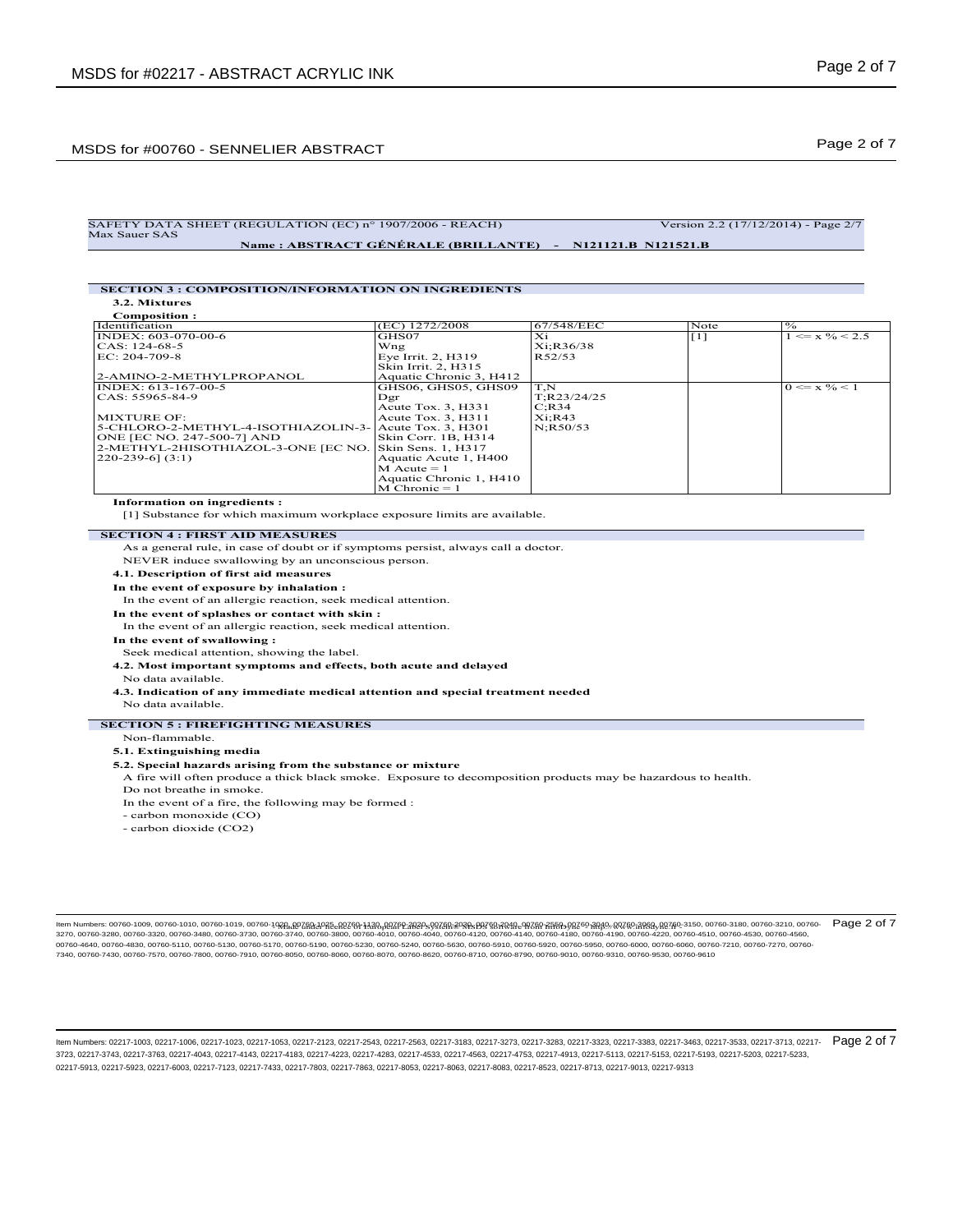# Page 3 of 7 MSDS for #00760 - SENNELIER ABSTRACT

| SAFETY DATA SHEET (REGULATION (EC) n° 1907/2006 - REACH)<br>Max Sauer SAS   |                    |                    |        | Version 2.2 (17/12/2014) - Page 3/7                                                                                             |  |
|-----------------------------------------------------------------------------|--------------------|--------------------|--------|---------------------------------------------------------------------------------------------------------------------------------|--|
|                                                                             |                    |                    |        | Name: ABSTRACT GÉNÉRALE (BRILLANTE) - N121121.B N121521.B                                                                       |  |
|                                                                             |                    |                    |        |                                                                                                                                 |  |
|                                                                             |                    |                    |        |                                                                                                                                 |  |
| 5.3. Advice for firefighters                                                |                    |                    |        |                                                                                                                                 |  |
| No data available.                                                          |                    |                    |        |                                                                                                                                 |  |
| <b>SECTION 6 : ACCIDENTAL RELEASE MEASURES</b>                              |                    |                    |        |                                                                                                                                 |  |
| 6.1. Personal precautions, protective equipment and emergency procedures    |                    |                    |        |                                                                                                                                 |  |
| Consult the safety measures listed under headings 7 and 8.                  |                    |                    |        |                                                                                                                                 |  |
| For first aid worker                                                        |                    |                    |        |                                                                                                                                 |  |
|                                                                             |                    |                    |        | First aid workers will be equipped with suitable personal protective equipment (See section 8).                                 |  |
| 6.2. Environmental precautions                                              |                    |                    |        |                                                                                                                                 |  |
|                                                                             |                    |                    |        | Contain and control the leaks or spills with non-combustible absorbent materials such as sand, earth, vermiculite, diatomaceous |  |
| earth in drums for waste disposal.                                          |                    |                    |        |                                                                                                                                 |  |
| Prevent any material from entering drains or waterways.                     |                    |                    |        |                                                                                                                                 |  |
| 6.3. Methods and material for containment and cleaning up                   |                    |                    |        |                                                                                                                                 |  |
| Clean preferably with a detergent, do not use solvents.                     |                    |                    |        |                                                                                                                                 |  |
| 6.4. Reference to other sections                                            |                    |                    |        |                                                                                                                                 |  |
| No data available                                                           |                    |                    |        |                                                                                                                                 |  |
|                                                                             |                    |                    |        |                                                                                                                                 |  |
| <b>SECTION 7: HANDLING AND STORAGE</b>                                      |                    |                    |        |                                                                                                                                 |  |
|                                                                             |                    |                    |        | Requirements relating to storage premises apply to all facilities where the mixture is handled.                                 |  |
| 7.1. Precautions for safe handling                                          |                    |                    |        |                                                                                                                                 |  |
| Always wash hands after handling.                                           |                    |                    |        |                                                                                                                                 |  |
| <b>Fire prevention:</b>                                                     |                    |                    |        |                                                                                                                                 |  |
| Prevent access by unauthorised personnel.                                   |                    |                    |        |                                                                                                                                 |  |
| Recommended equipment and procedures :                                      |                    |                    |        |                                                                                                                                 |  |
| For personal protection, see section 8.                                     |                    |                    |        |                                                                                                                                 |  |
| Observe precautions stated on label and also industrial safety regulations. |                    |                    |        |                                                                                                                                 |  |
| Prohibited equipment and procedures :                                       |                    |                    |        |                                                                                                                                 |  |
| No smoking, eating or drinking in areas where the mixture is used.          |                    |                    |        |                                                                                                                                 |  |
| 7.2. Conditions for safe storage, including any incompatibilities           |                    |                    |        |                                                                                                                                 |  |
| No data available.                                                          |                    |                    |        |                                                                                                                                 |  |
| <b>Storage</b>                                                              |                    |                    |        |                                                                                                                                 |  |
| Keep out of reach of children.                                              |                    |                    |        |                                                                                                                                 |  |
| Packaging                                                                   |                    |                    |        |                                                                                                                                 |  |
| Always keep in packaging made of an identical material to the original.     |                    |                    |        |                                                                                                                                 |  |
|                                                                             |                    |                    |        |                                                                                                                                 |  |
| 7.3. Specific end use(s)<br>No data available                               |                    |                    |        |                                                                                                                                 |  |
|                                                                             |                    |                    |        |                                                                                                                                 |  |
| <b>SECTION 8: EXPOSURE CONTROLS/PERSONAL PROTECTION</b>                     |                    |                    |        |                                                                                                                                 |  |
| 8.1. Control parameters                                                     |                    |                    |        |                                                                                                                                 |  |
| <b>Occupational exposure limits:</b>                                        |                    |                    |        |                                                                                                                                 |  |
| - Germany - AGW (BAuA - TRGS 900, 21/06/2010) :                             |                    |                    |        |                                                                                                                                 |  |
|                                                                             | VME:               | VME:               | Excess | Notes                                                                                                                           |  |
|                                                                             |                    | $4,6 \text{ mg/m}$ | 2(1)   | AGS                                                                                                                             |  |
| CAS                                                                         |                    |                    |        |                                                                                                                                 |  |
| 124-68-5<br>8.2. Exposure controls                                          | $1 \text{ ml/m}$ 3 |                    |        |                                                                                                                                 |  |

ttem Numbers: 00760-1009, 00760-1010, 00760-1019, 00760-1020, 00760-43076-1300,00,00760-40260-90260-980-00260-00260-00260-00260-00260-00260-00260-00260-00260-00260-00260-00260-00260-00260-00260-00260-00260-00260-00260-002 00760-4640, 00760-4830, 00760-5110, 00760-5130, 00760-5170, 00760-5930, 00760-5230, 00760-5630, 00760-5910, 00760-5920, 00760-5950, 00760-6950, 00760-6000, 00760-6060, 00760-7210, 00760-7210, 00760-7210, 00760-7210, 00760-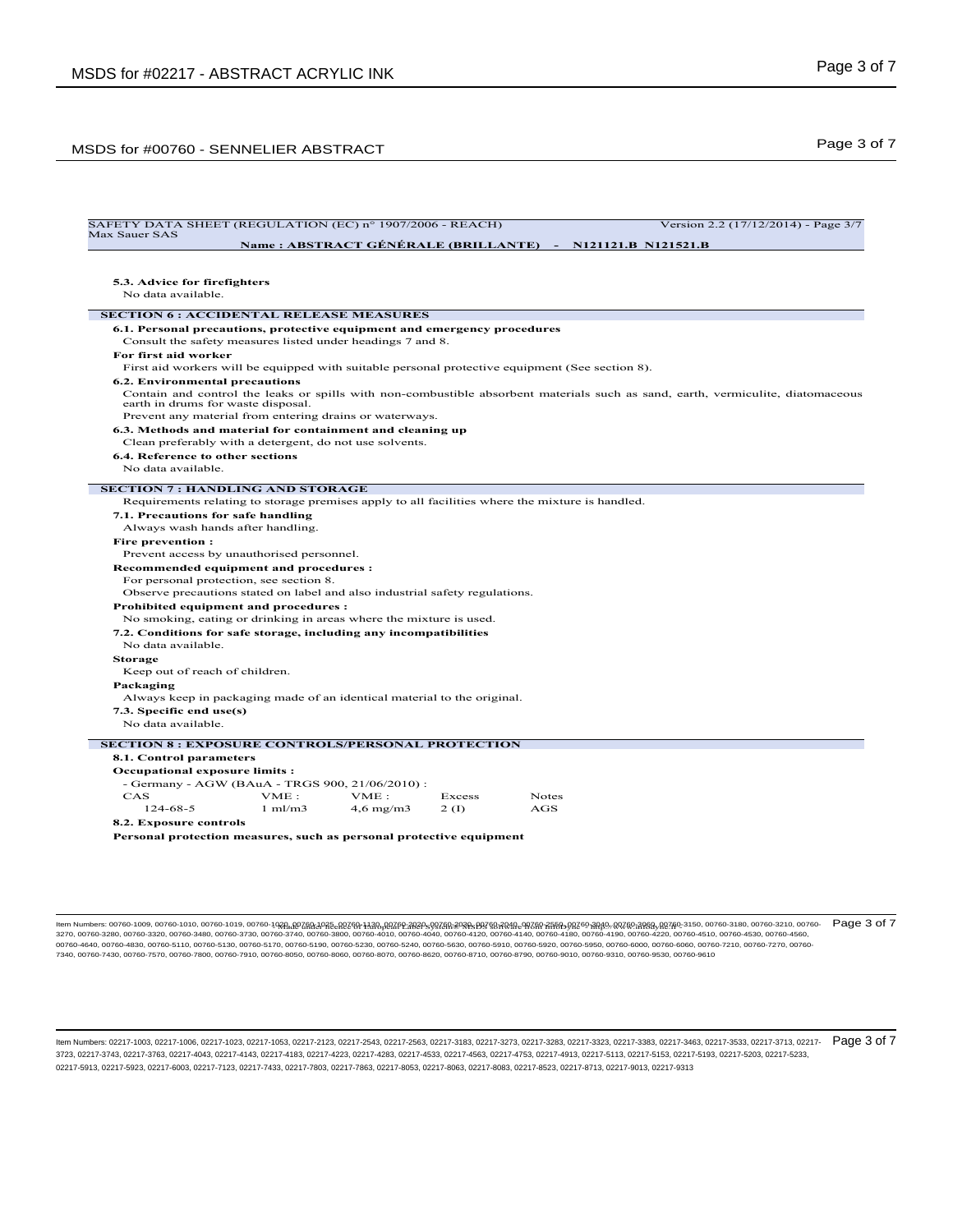# MSDS for #00760 - SENNELIER ABSTRACT MEDICINE ASSESSMENT CONTROL AND RESPONSE TO A RESPONSE THE RESPONSE OF 7

| Max Sauer SAS                                                                                                                             |                                                                                                                            |
|-------------------------------------------------------------------------------------------------------------------------------------------|----------------------------------------------------------------------------------------------------------------------------|
|                                                                                                                                           | Name: ABSTRACT GÉNÉRALE (BRILLANTE) - N121121.B N121521.B                                                                  |
| Pictogram(s) indicating the obligation of wearing personal protective equipment (PPE) :                                                   |                                                                                                                            |
|                                                                                                                                           |                                                                                                                            |
|                                                                                                                                           |                                                                                                                            |
| Use personal protective equipment that is clean and has been properly maintained.                                                         |                                                                                                                            |
| Store personal protective equipment in a clean place, away from the work area.                                                            |                                                                                                                            |
| ventilation, especially in confined areas.                                                                                                | Never eat, drink or smoke during use. Remove and wash contaminated clothing before re-using. Ensure that there is adequate |
| - Eye / face protection                                                                                                                   |                                                                                                                            |
| Avoid contact with eyes.                                                                                                                  |                                                                                                                            |
| Use eye protectors designed to protect against liquid splashes<br>Before handling, wear safety goggles in accordance with standard EN166. |                                                                                                                            |
| - Hand protection                                                                                                                         |                                                                                                                            |
| Wear suitable protective gloves in the event of prolonged or repeated skin contact.                                                       |                                                                                                                            |
| Type of gloves recommended :                                                                                                              |                                                                                                                            |
| - Natural latex                                                                                                                           |                                                                                                                            |
| - Body protection                                                                                                                         |                                                                                                                            |
| Work clothing worn by personnel shall be laundered regularly.                                                                             |                                                                                                                            |
| After contact with the product, all parts of the body that have been soiled must be washed.                                               |                                                                                                                            |
| <b>General information:</b><br>Physical state:                                                                                            | Viscous liquid.                                                                                                            |
| Important health, safety and environmental information                                                                                    |                                                                                                                            |
|                                                                                                                                           |                                                                                                                            |
|                                                                                                                                           |                                                                                                                            |
| $pH$ :                                                                                                                                    | Not stated.                                                                                                                |
|                                                                                                                                           | Slightly basic.<br>Not specified.                                                                                          |
| Boiling point/boiling range:<br>Flash point interval:                                                                                     | Not relevant.                                                                                                              |
| Vapour pressure $(50^{\circ}C)$ :                                                                                                         | Not relevant.                                                                                                              |
| Density:                                                                                                                                  | $\geq 1$                                                                                                                   |
| Water solubility:                                                                                                                         | Dilutable.                                                                                                                 |
| Melting point/melting range:                                                                                                              | Not specified.                                                                                                             |
| Self-ignition temperature :                                                                                                               | Not specified.                                                                                                             |
| Decomposition point/decomposition range :                                                                                                 | Not specified.                                                                                                             |
| 9.2. Other information                                                                                                                    |                                                                                                                            |
| No data available.                                                                                                                        |                                                                                                                            |
| <b>SECTION 10 : STABILITY AND REACTIVITY</b>                                                                                              |                                                                                                                            |
| 10.1. Reactivity                                                                                                                          |                                                                                                                            |
| No data available.                                                                                                                        |                                                                                                                            |
| 10.2. Chemical stability                                                                                                                  |                                                                                                                            |
| This mixture is stable under the recommended handling and storage conditions in section 7.                                                |                                                                                                                            |
| 10.3. Possibility of hazardous reactions                                                                                                  |                                                                                                                            |
| No data available.                                                                                                                        |                                                                                                                            |
| 10.4. Conditions to avoid<br>10.5. Incompatible materials                                                                                 |                                                                                                                            |

ttem Numbers: 00760-1009, 00760-1010, 00760-1019, 00760-1020, 00760-3120, 00760-4130, 00760-99269-2020-99269-2020-0280-2020-00260-3020-00260-3000-00260-00260-00260-00260-00260-00260-00260-00260-00260-00260-00260-00260-002 00760-4640, 00760-4830, 00760-5110, 00760-5130, 00760-5170, 00760-5930, 00760-5230, 00760-5630, 00760-5910, 00760-5920, 00760-5950, 00760-6950, 00760-6000, 00760-6060, 00760-7210, 00760-7210, 00760-7210, 00760-7210, 00760-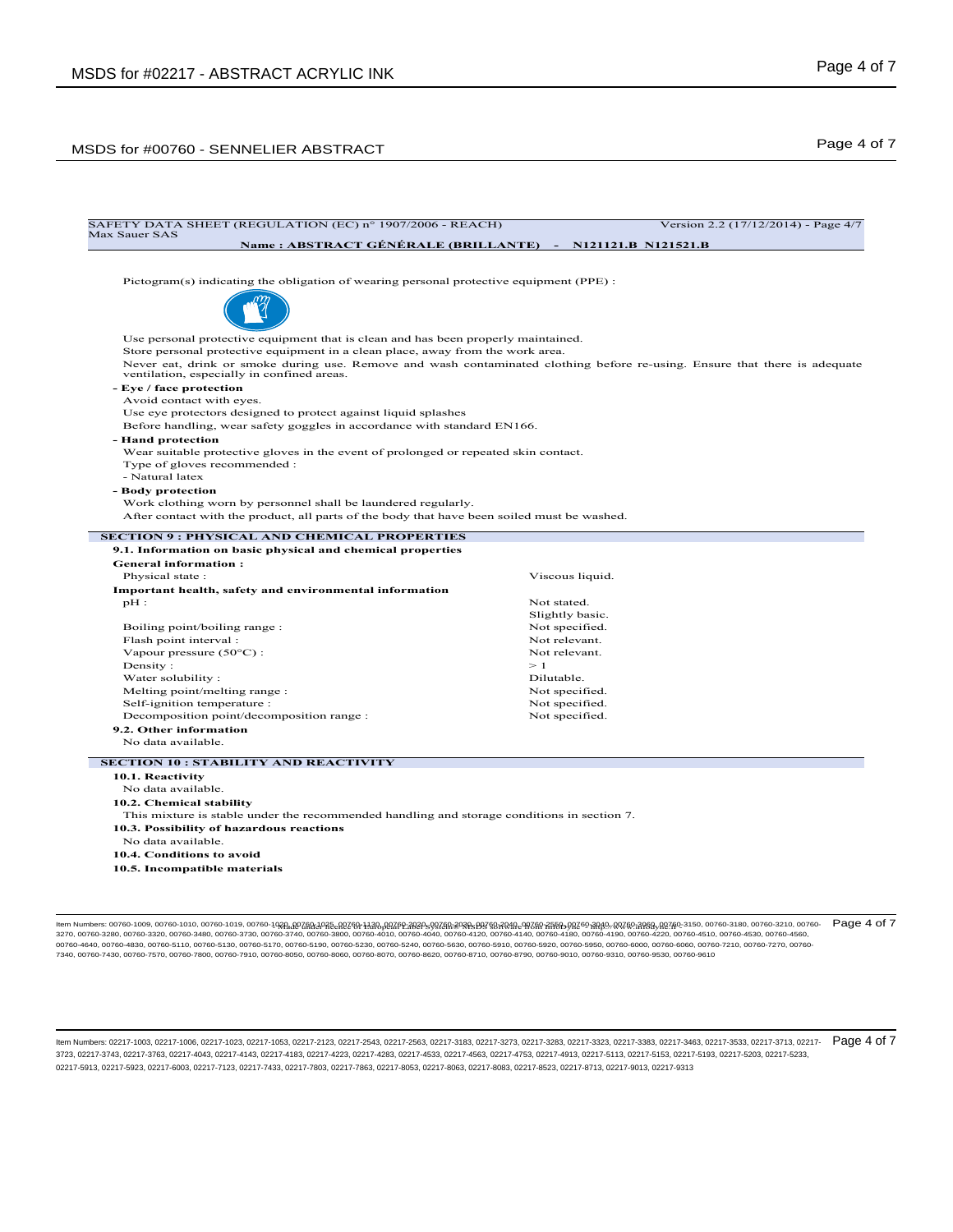## Page 5 of 7 MSDS for #00760 - SENNELIER ABSTRACT

### SAFETY DATA SHEET (REGULATION (EC) n° 1907/2006 - REACH) Version 2.2 (17/12/2014) - Page 5/7 Max Sauer SAS **Name : ABSTRACT GÉNÉRALE (BRILLANTE) - N121121.B N121521.B 10.6. Hazardous decomposition products** The thermal decomposition may release/form : - carbon monoxide (CO) - carbon dioxide (CO2) **SECTION 11 : TOXICOLOGICAL INFORMATION 11.1. Information on toxicological effects** No data available. **11.1.1. Substances** No toxicological data available for the substances. **11.1.2. Mixture Respiratory or skin sensitisation :** Contains at least one sensitising substance. May cause an allergic reaction. **SECTION 12 : ECOLOGICAL INFORMATION 12.1. Toxicity 12.1.2. Mixtures** No aquatic toxicity data available for the mixture. **12.2. Persistence and degradability** No data available. **12.3. Bioaccumulative potential** No data available. **12.4. Mobility in soil** No data available. **12.5. Results of PBT and vPvB assessment** No data available. **12.6. Other adverse effects** No data available. **SECTION 13 : DISPOSAL CONSIDERATIONS** Proper waste management of the mixture and/or its container must be determined in accordance with Directive 2008/98/EC. **13.1. Waste treatment methods** Do not pour into drains or waterways. **Waste :** Waste management is carried out without endangering human health, without harming the environment and, in particular without risk to water, air, soil, plants or animals. Recycle or dispose of waste in compliance with current legislation, preferably via a certified collector or company. Do not contaminate the ground or water with waste, do not dispose of waste into the environment. **Soiled packaging :** Empty container completely. Keep label(s) on container. Give to a certified disposal contractor.

ltem Numbers: 00760-1009, 00760-1010, 00760-1019, 00760-10<del>281,00768120260, 12380,007fP2.2020</del>-s937681<del>,20885937881,20881,20881,20881,20889,20760,318880,00760,38880,00760-3180</del>, 00760-3180, 00760-3210, 00760-3210, 00760-32 3270, 00760-3280, 00760-3320, 00760-3480, 00760-3730, 00760-3740, 00760-3800, 00760-4010, 00760-4040, 00760-4120, 00760-4140, 00760-4180, 00760-4190, 00760-4220, 00760-4510, 00760-4530, 00760-4560, 00760-4640, 00760-4830, 00760-5110, 00760-5130, 00760-5170, 00760-5190, 00760-5230, 00760-5240, 00760-5630, 00760-5910, 00760-5920, 00760-5950, 00760-6000, 00760-6060, 00760-7210, 00760-7270, 00760- 7340, 00760-7430, 00760-7570, 00760-7800, 00760-7910, 00760-8050, 00760-8060, 00760-8070, 00760-8620, 00760-8710, 00760-8790, 00760-9010, 00760-9310, 00760-9530, 00760-9610 Page 5 of 7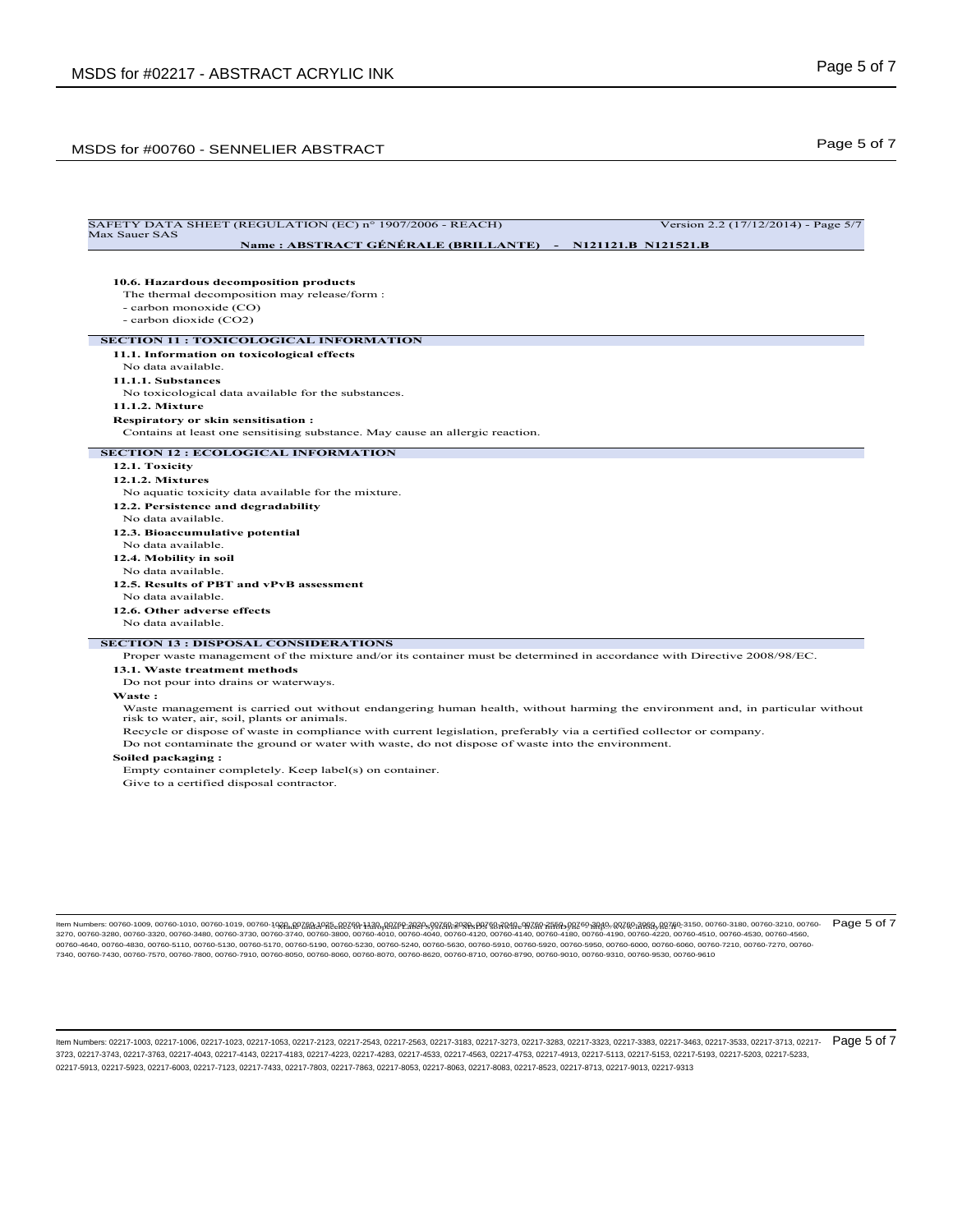## Page 6 of 7 MSDS for #00760 - SENNELIER ABSTRACT



ltem Numbers: 00760-1009, 00760-1010, 00760-1019, 00760-10<del>281,00768120260, 12380,007fP2.2020</del>-s937681<del>,20885937881,20881,20881,20881,20889,20760,318880,00760,38880,00760-3180</del>, 00760-3180, 00760-3210, 00760-3210, 00760-32 3270, 00760-3280, 00760-3320, 00760-3480, 00760-3730, 00760-3740, 00760-3800, 00760-4010, 00760-4040, 00760-4120, 00760-4140, 00760-4180, 00760-4190, 00760-4220, 00760-4510, 00760-4530, 00760-4560, 00760-4640, 00760-4830, 00760-5110, 00760-5130, 00760-5170, 00760-5190, 00760-5230, 00760-5240, 00760-5630, 00760-5910, 00760-5920, 00760-5950, 00760-6000, 00760-6060, 00760-7210, 00760-7270, 00760- 7340, 00760-7430, 00760-7570, 00760-7800, 00760-7910, 00760-8050, 00760-8060, 00760-8070, 00760-8620, 00760-8710, 00760-8790, 00760-9010, 00760-9310, 00760-9530, 00760-9610 Page 6 of 7